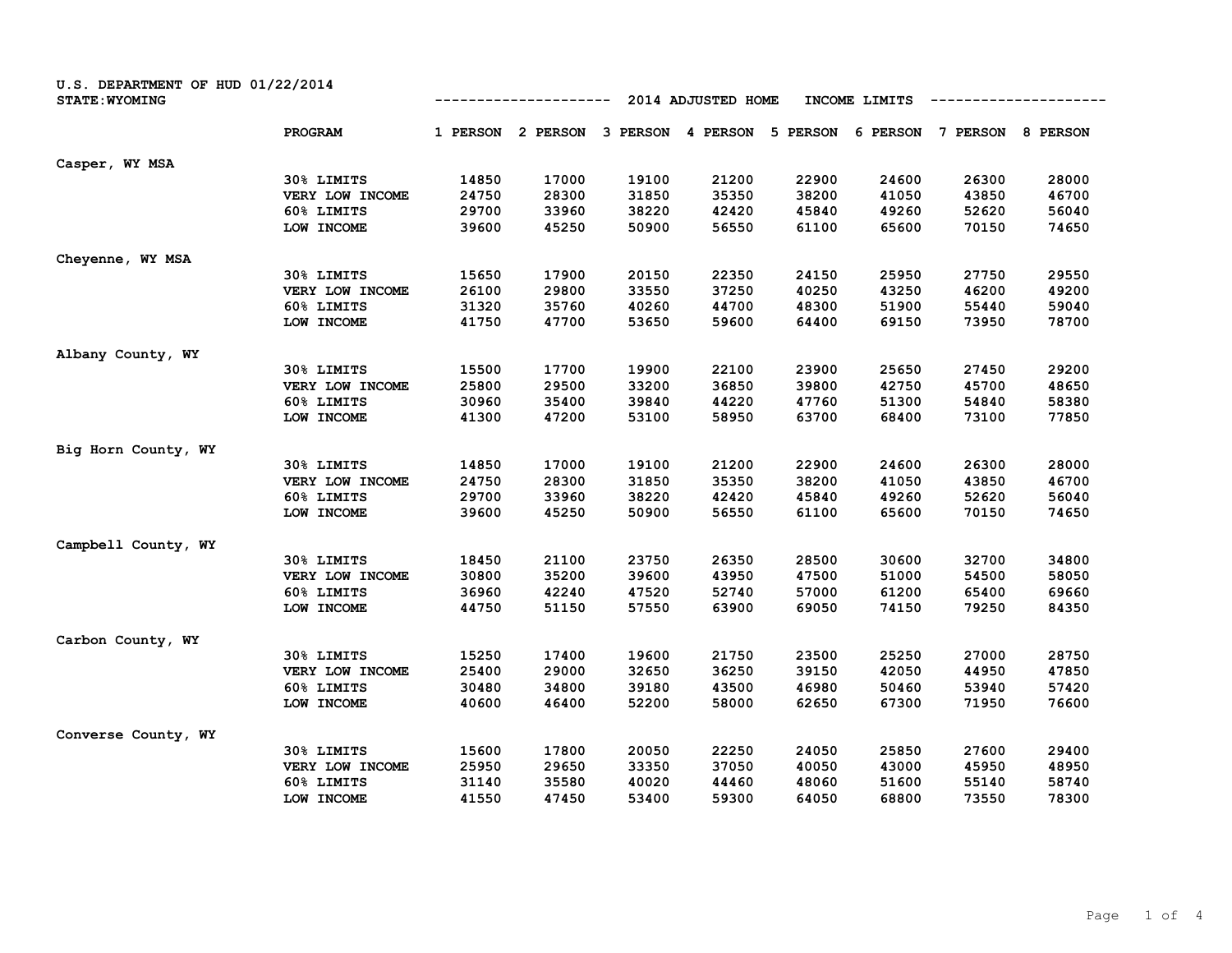| U.S. DEPARTMENT OF HUD 01/22/2014<br><b>STATE: WYOMING</b> |                 | 2014 ADJUSTED HOME<br>INCOME LIMITS |          |          |          |          |          |          |          |
|------------------------------------------------------------|-----------------|-------------------------------------|----------|----------|----------|----------|----------|----------|----------|
|                                                            | <b>PROGRAM</b>  | 1 PERSON                            | 2 PERSON | 3 PERSON | 4 PERSON | 5 PERSON | 6 PERSON | 7 PERSON | 8 PERSON |
| Crook County, WY                                           |                 |                                     |          |          |          |          |          |          |          |
|                                                            | 30% LIMITS      | 14850                               | 17000    | 19100    | 21200    | 22900    | 24600    | 26300    | 28000    |
|                                                            | VERY LOW INCOME | 24750                               | 28300    | 31850    | 35350    | 38200    | 41050    | 43850    | 46700    |
|                                                            | 60% LIMITS      | 29700                               | 33960    | 38220    | 42420    | 45840    | 49260    | 52620    | 56040    |
|                                                            | LOW INCOME      | 39600                               | 45250    | 50900    | 56550    | 61100    | 65600    | 70150    | 74650    |
| Fremont County, WY                                         |                 |                                     |          |          |          |          |          |          |          |
|                                                            | 30% LIMITS      | 14850                               | 17000    | 19100    | 21200    | 22900    | 24600    | 26300    | 28000    |
|                                                            | VERY LOW INCOME | 24750                               | 28300    | 31850    | 35350    | 38200    | 41050    | 43850    | 46700    |
|                                                            | 60% LIMITS      | 29700                               | 33960    | 38220    | 42420    | 45840    | 49260    | 52620    | 56040    |
|                                                            | LOW INCOME      | 39600                               | 45250    | 50900    | 56550    | 61100    | 65600    | 70150    | 74650    |
| Goshen County, WY                                          |                 |                                     |          |          |          |          |          |          |          |
|                                                            | 30% LIMITS      | 14850                               | 17000    | 19100    | 21200    | 22900    | 24600    | 26300    | 28000    |
|                                                            | VERY LOW INCOME | 24750                               | 28300    | 31850    | 35350    | 38200    | 41050    | 43850    | 46700    |
|                                                            | 60% LIMITS      | 29700                               | 33960    | 38220    | 42420    | 45840    | 49260    | 52620    | 56040    |
|                                                            | LOW INCOME      | 39600                               | 45250    | 50900    | 56550    | 61100    | 65600    | 70150    | 74650    |
| Hot Springs County, WY                                     |                 |                                     |          |          |          |          |          |          |          |
|                                                            | 30% LIMITS      | 14850                               | 17000    | 19100    | 21200    | 22900    | 24600    | 26300    | 28000    |
|                                                            | VERY LOW INCOME | 24750                               | 28300    | 31850    | 35350    | 38200    | 41050    | 43850    | 46700    |
|                                                            | 60% LIMITS      | 29700                               | 33960    | 38220    | 42420    | 45840    | 49260    | 52620    | 56040    |
|                                                            | LOW INCOME      | 39600                               | 45250    | 50900    | 56550    | 61100    | 65600    | 70150    | 74650    |
| Johnson County, WY                                         |                 |                                     |          |          |          |          |          |          |          |
|                                                            | 30% LIMITS      | 14850                               | 17000    | 19100    | 21200    | 22900    | 24600    | 26300    | 28000    |
|                                                            | VERY LOW INCOME | 24750                               | 28300    | 31850    | 35350    | 38200    | 41050    | 43850    | 46700    |
|                                                            | 60% LIMITS      | 29700                               | 33960    | 38220    | 42420    | 45840    | 49260    | 52620    | 56040    |
|                                                            | LOW INCOME      | 39600                               | 45250    | 50900    | 56550    | 61100    | 65600    | 70150    | 74650    |
| Lincoln County, WY                                         |                 |                                     |          |          |          |          |          |          |          |
|                                                            | 30% LIMITS      | 15050                               | 17200    | 19350    | 21450    | 23200    | 24900    | 26600    | 28350    |
|                                                            | VERY LOW INCOME | 25050                               | 28600    | 32200    | 35750    | 38650    | 41500    | 44350    | 47200    |
|                                                            | 60% LIMITS      | 30060                               | 34320    | 38640    | 42900    | 46380    | 49800    | 53220    | 56640    |
|                                                            | LOW INCOME      | 40050                               | 45800    | 51500    | 57200    | 61800    | 66400    | 70950    | 75550    |
| Niobrara County, WY                                        |                 |                                     |          |          |          |          |          |          |          |
|                                                            | 30% LIMITS      | 14850                               | 17000    | 19100    | 21200    | 22900    | 24600    | 26300    | 28000    |
|                                                            | VERY LOW INCOME | 24750                               | 28300    | 31850    | 35350    | 38200    | 41050    | 43850    | 46700    |
|                                                            | 60% LIMITS      | 29700                               | 33960    | 38220    | 42420    | 45840    | 49260    | 52620    | 56040    |
|                                                            | LOW INCOME      | 39600                               | 45250    | 50900    | 56550    | 61100    | 65600    | 70150    | 74650    |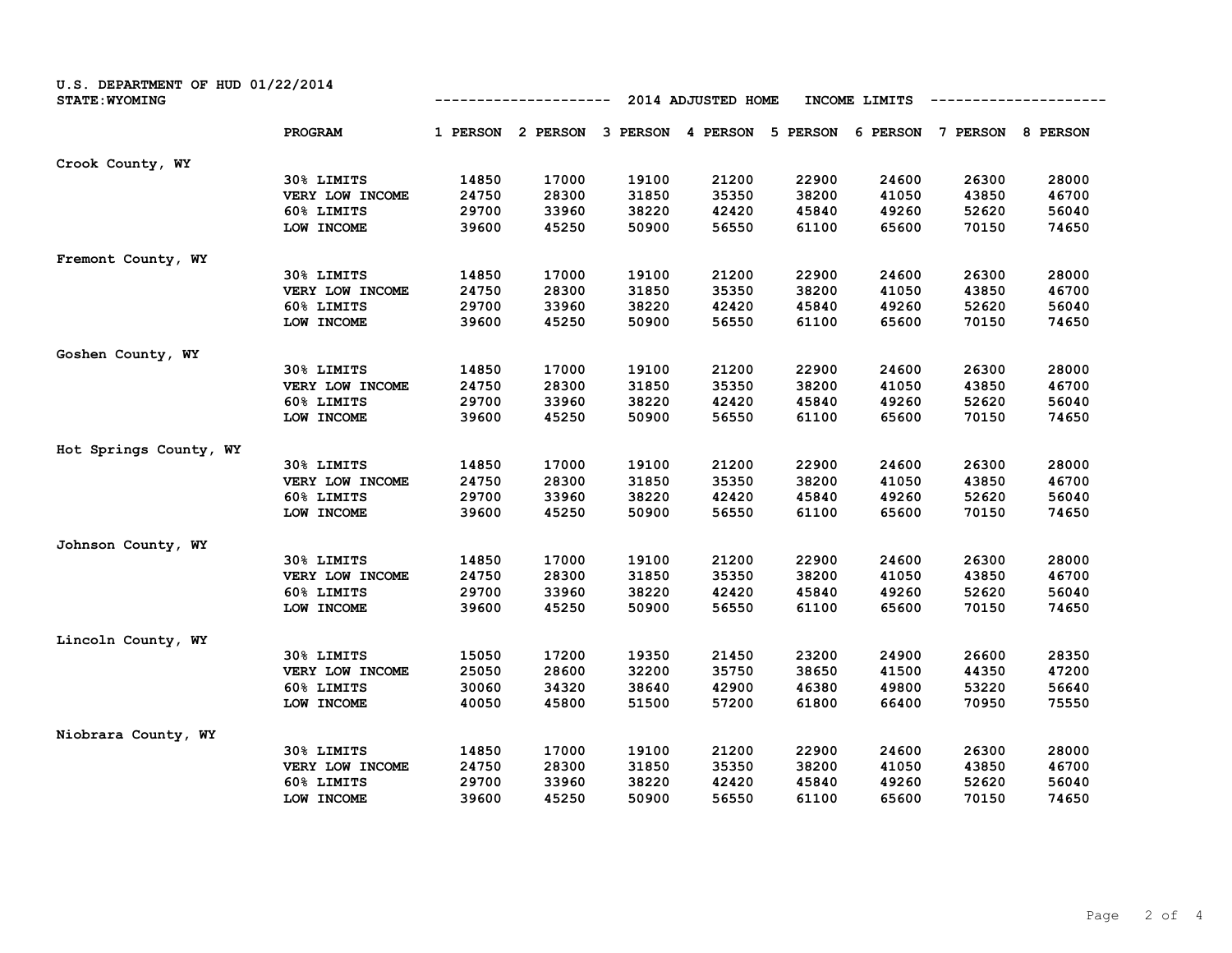| U.S. DEPARTMENT OF HUD 01/22/2014<br><b>STATE: WYOMING</b> |                 |          |          |          | 2014 ADJUSTED HOME |          | INCOME LIMITS |          |          |
|------------------------------------------------------------|-----------------|----------|----------|----------|--------------------|----------|---------------|----------|----------|
|                                                            | PROGRAM         | 1 PERSON | 2 PERSON | 3 PERSON | 4 PERSON           | 5 PERSON | 6 PERSON      | 7 PERSON | 8 PERSON |
| Park County, WY                                            |                 |          |          |          |                    |          |               |          |          |
|                                                            | 30% LIMITS      | 14850    | 17000    | 19100    | 21200              | 22900    | 24600         | 26300    | 28000    |
|                                                            | VERY LOW INCOME | 24750    | 28300    | 31850    | 35350              | 38200    | 41050         | 43850    | 46700    |
|                                                            | 60% LIMITS      | 29700    | 33960    | 38220    | 42420              | 45840    | 49260         | 52620    | 56040    |
|                                                            | LOW INCOME      | 39600    | 45250    | 50900    | 56550              | 61100    | 65600         | 70150    | 74650    |
| Platte County, WY                                          |                 |          |          |          |                    |          |               |          |          |
|                                                            | 30% LIMITS      | 14850    | 17000    | 19100    | 21200              | 22900    | 24600         | 26300    | 28000    |
|                                                            | VERY LOW INCOME | 24750    | 28300    | 31850    | 35350              | 38200    | 41050         | 43850    | 46700    |
|                                                            | 60% LIMITS      | 29700    | 33960    | 38220    | 42420              | 45840    | 49260         | 52620    | 56040    |
|                                                            | LOW INCOME      | 39600    | 45250    | 50900    | 56550              | 61100    | 65600         | 70150    | 74650    |
| Sheridan County, WY                                        |                 |          |          |          |                    |          |               |          |          |
|                                                            | 30% LIMITS      | 14850    | 17000    | 19100    | 21200              | 22900    | 24600         | 26300    | 28000    |
|                                                            | VERY LOW INCOME | 24750    | 28300    | 31850    | 35350              | 38200    | 41050         | 43850    | 46700    |
|                                                            | 60% LIMITS      | 29700    | 33960    | 38220    | 42420              | 45840    | 49260         | 52620    | 56040    |
|                                                            | LOW INCOME      | 39600    | 45250    | 50900    | 56550              | 61100    | 65600         | 70150    | 74650    |
| Sublette County, WY                                        |                 |          |          |          |                    |          |               |          |          |
|                                                            | 30% LIMITS      | 16800    | 19200    | 21600    | 23950              | 25900    | 27800         | 29700    | 31650    |
|                                                            | VERY LOW INCOME | 27950    | 31950    | 35950    | 39900              | 43100    | 46300         | 49500    | 52700    |
|                                                            | 60% LIMITS      | 33540    | 38340    | 43140    | 47880              | 51720    | 55560         | 59400    | 63240    |
|                                                            | LOW INCOME      | 44650    | 51000    | 57400    | 63750              | 68850    | 73950         | 79050    | 84150    |
| Sweetwater County, WY                                      |                 |          |          |          |                    |          |               |          |          |
|                                                            | 30% LIMITS      | 17850    | 20400    | 22950    | 25450              | 27500    | 29550         | 31600    | 33600    |
|                                                            | VERY LOW INCOME | 29750    | 34000    | 38250    | 42450              | 45850    | 49250         | 52650    | 56050    |
|                                                            | 60% LIMITS      | 35700    | 40800    | 45900    | 50940              | 55020    | 59100         | 63180    | 67260    |
|                                                            | LOW INCOME      | 44750    | 51150    | 57550    | 63900              | 69050    | 74150         | 79250    | 84350    |
| Teton County, WY                                           |                 |          |          |          |                    |          |               |          |          |
|                                                            | 30% LIMITS      | 20350    | 23250    | 26150    | 29050              | 31400    | 33700         | 36050    | 38350    |
|                                                            | VERY LOW INCOME | 33900    | 38750    | 43600    | 48400              | 52300    | 56150         | 60050    | 63900    |
|                                                            | 60% LIMITS      | 40680    | 46500    | 52320    | 58080              | 62760    | 67380         | 72060    | 76680    |
|                                                            | LOW INCOME      | 44750    | 51150    | 57550    | 63900              | 69050    | 74150         | 79250    | 84350    |
| Uinta County, WY                                           |                 |          |          |          |                    |          |               |          |          |
|                                                            | 30% LIMITS      | 15950    | 18200    | 20500    | 22750              | 24600    | 26400         | 28250    | 30050    |
|                                                            | VERY LOW INCOME | 26550    | 30350    | 34150    | 37900              | 40950    | 44000         | 47000    | 50050    |
|                                                            | 60% LIMITS      | 31860    | 36420    | 40980    | 45480              | 49140    | 52800         | 56400    | 60060    |
|                                                            | LOW INCOME      | 42500    | 48550    | 54600    | 60650              | 65550    | 70400         | 75250    | 80100    |